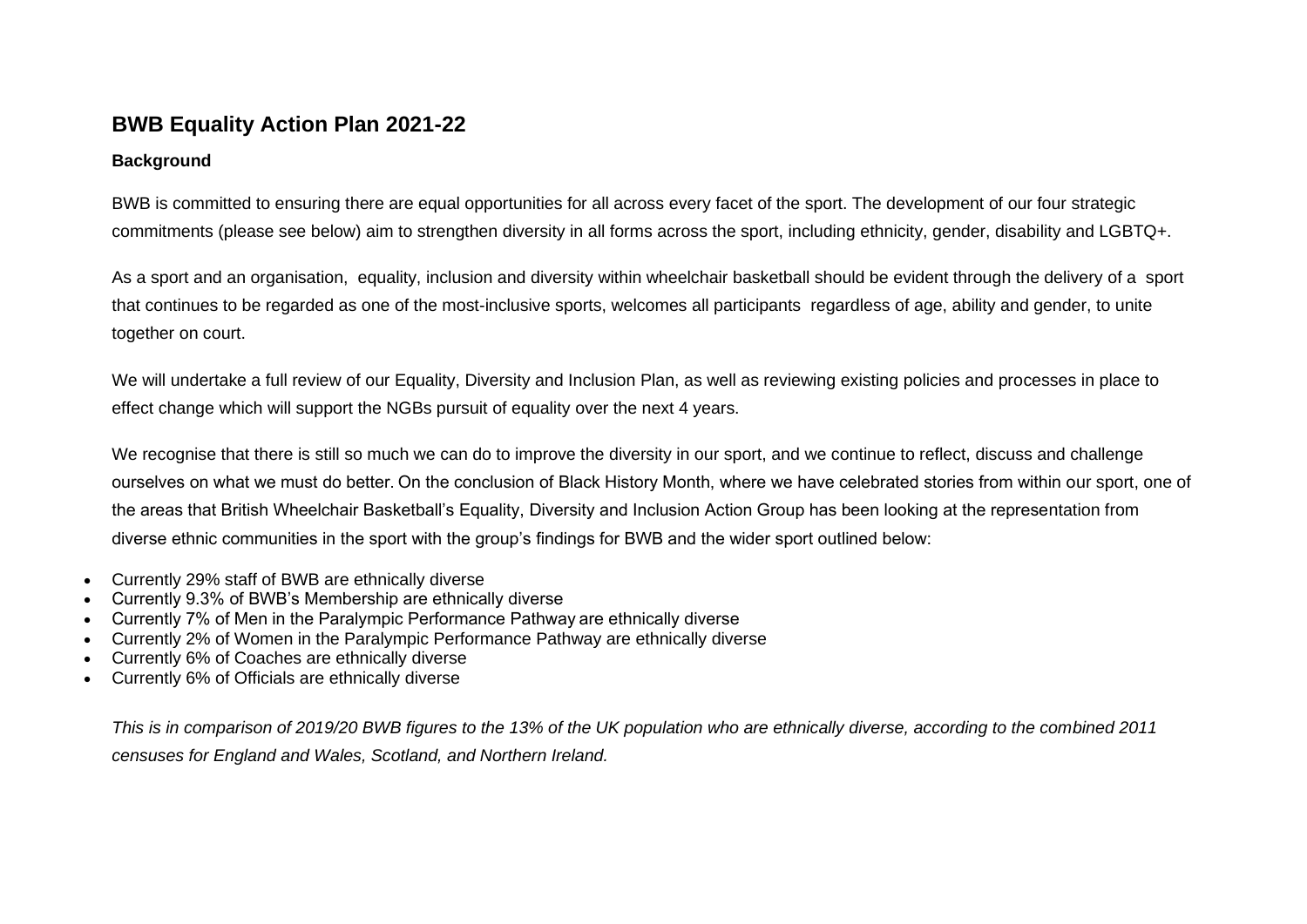We are committed to increasing black, Asian and minority ethnic representation across the sport and we have already developed and begun to implement a number of new strategies to increase representation from diverse ethnic communities across participation, coaches, officials and the Performance Pathway.

## **Our Sport's promises**

**Participation** – Wheelchair basketball is an inclusive sport open for all to play. We are committed to removing barriers to participation and GB pathway progression, by working with local communities and partners to ensure that everyone is welcomed and supported in their pursuit of activity.

We will specifically work to identify and address the inequalities evident in the sport and will immediately put in place 'Equality Impact Assessments' for all British Wheelchair Basketball activity. We will monitor the success of our interventions and activities through participation data analysis, evaluation and consultative feedback.

**Education and Training** – We believe in the power of learning, to better enable ourselves, our clubs and participants to benefit from the many educational and training opportunities which will support our sport to embed strong inclusivity, equality and diversity practices.

We have put in place an education programme which is compulsory for all NGB staff to ensure that informed choices and decisions are always made in respect of Equality, Diversity and Inclusion. For our clubs and participants, we will deliver an education, training and workshop calendar which will offer development opportunities from understanding unconscious bias to recognising inequality.

**Representation** – Through the representation of our sport in the media, digital platforms and communication activities, we promise to always project positive and inclusive images/stories of wheelchair basketball and its participants.

We will work to address and challenge inequality in representation through working with media and sporting partners to ensure that appropriate content and positioning are always adopted.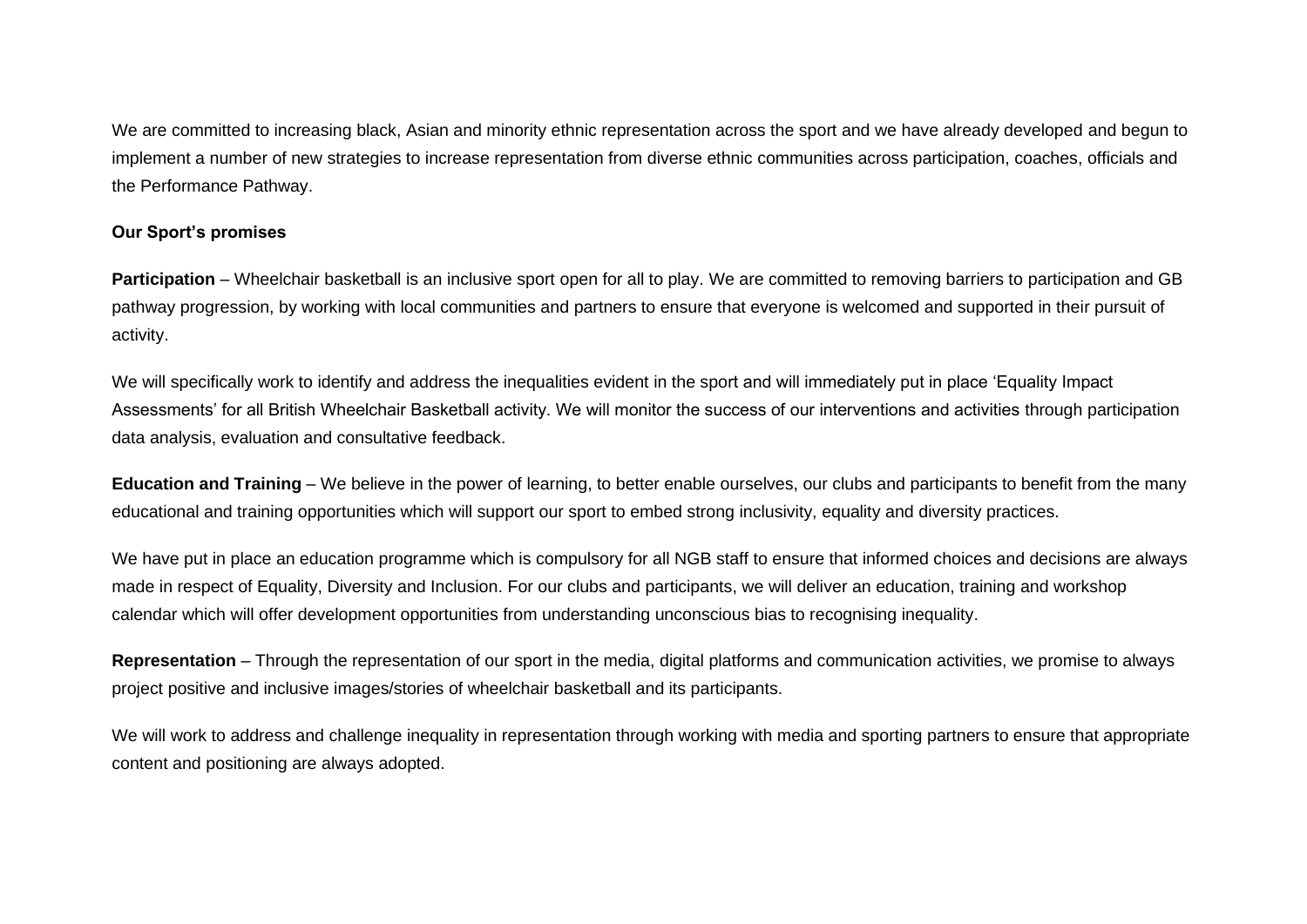**Process and Policies** – We are committed to building a world-class national governing body, which can only be achieved if our governance practices support our fundamental belief that wheelchair basketball is a sport open to all.

We recognise that there is still so much we can do to improve the diversity in our sport, and we continue to reflect, discuss and challenge ourselves on what we must do better.

## **Interim Action Plan**

Whilst the sport gathers a more in depth understanding of the current picture and seeks consultation on the longer term EDI Action Plan, an interim action plan has been outlined in order to maintain pace on improvements in a number of areas of the sport.

This Action Plan outlines the organisations and sports' priorities for the 2021-22 Season.

| Ref. | <b>Action</b>                                                                                                   | <b>Owner</b> | <b>Support</b>        | <b>Start Date</b> | <b>End Date</b> | <b>Status at Jan 22</b> | <b>Progress YTD - December</b><br>2021                                                                                                                                      |
|------|-----------------------------------------------------------------------------------------------------------------|--------------|-----------------------|-------------------|-----------------|-------------------------|-----------------------------------------------------------------------------------------------------------------------------------------------------------------------------|
| 1.   | Review BWB recruitment Policy to<br>reassess the following:<br>* Shortlisting processes<br>* Interview criteria | LP, LPi      | <b>HR Solutions</b>   | April 2021        | May 2021        | Complete                | Shortlisting process is<br>now anonymous<br>People with a<br>disability who met<br>the minimum criteria<br>are selected for<br>automatic interview                          |
| 2.   | Ensure more diversity in photography of<br>sport activity                                                       | LPi          | Participation<br>Team | May 20201         | none            | ongoing                 | Photographer placed<br>at IAG launch, and<br>included in IAG and<br>WPL launch events<br>Limited playing<br>opportunities due to<br>COVID-19<br>More<br>photography/imagery |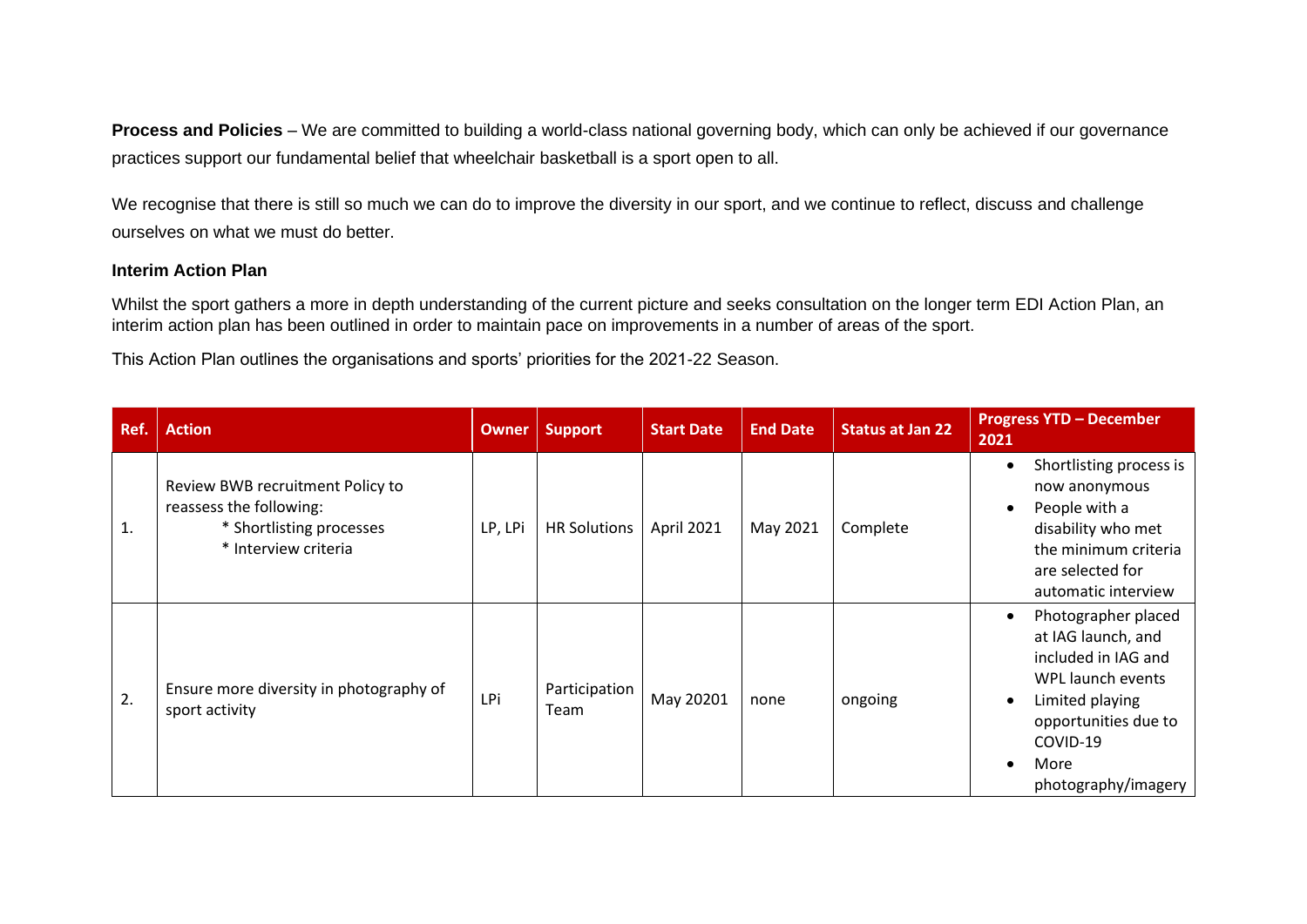|    |                                                                                                                                                                                       |           |                                                         |            |            |             | needed of national<br>$league -$<br>photographer to be<br>gained in priority<br>areas/photography<br>campaign                                                                                                                                                                              |
|----|---------------------------------------------------------------------------------------------------------------------------------------------------------------------------------------|-----------|---------------------------------------------------------|------------|------------|-------------|--------------------------------------------------------------------------------------------------------------------------------------------------------------------------------------------------------------------------------------------------------------------------------------------|
| 3. | Introduction of Equality Impact<br>Assessment                                                                                                                                         | JR/All    | All                                                     | April 2021 | None       | ongoing     | All new programmes or<br>campaigns are utilising the<br>assessment effective from<br><b>July 2021</b>                                                                                                                                                                                      |
| 4. | Training and development opportunities<br>for staff and membership                                                                                                                    | JR/SR     | All                                                     | April 2021 | March 22   | Ongoing     | Completed - Trans<br>Awareness, Black History<br>Month (Jan 22), Inclusive<br><b>Opportunities (Participation</b><br>Team)<br>Staff mentoring $-2$ selected<br>on 'Inclusion Influencers' SE<br>programme<br>Shared training opportunities<br>on Social Media                              |
| 5. | Policy Review, Consultation & Action Plan.<br>Review and consult on:<br><b>Trans Athlete Policy</b><br>$\bullet$<br><b>Classification Eligibility</b><br>EDI Action Plan 2022 onwards | <b>JR</b> | Participation<br>Team, EDI<br>Group, Staff<br>and Board | April 2021 | April 2022 | In progress | 1 <sup>st</sup> draft of Trans Policy<br>produced for further<br>consultation<br><b>Classification Delphi Study</b><br>ready for consultation<br><b>EDI Consultant tender</b><br>released to support<br>membership and board<br>consultation to build 4 year<br>EDI strategy for the sport |